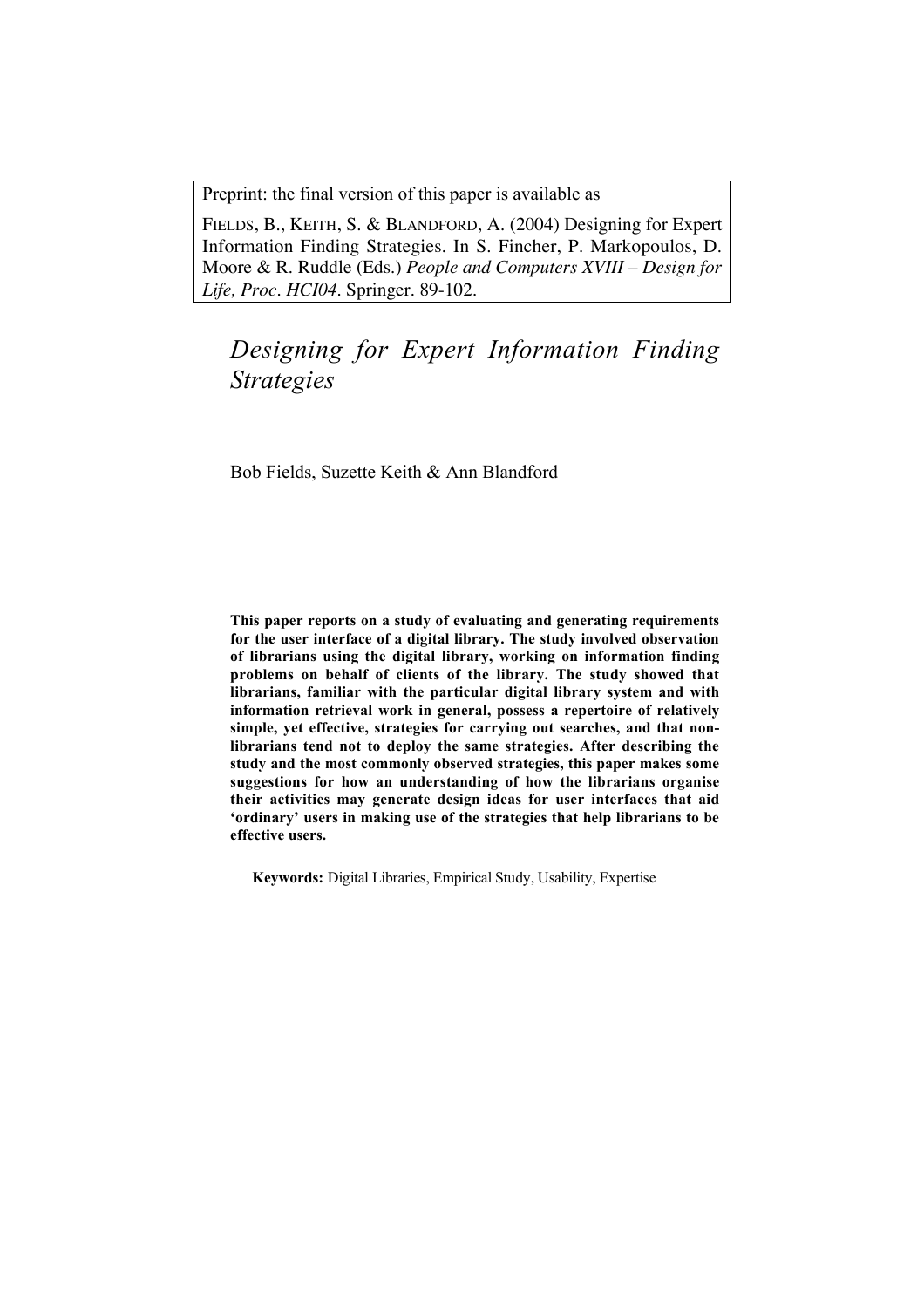## **1 Introduction**

Digital libraries are large repositories of electronic documents, generally gathered together according to defined collection criteria and providing some assurance of quality. Compared to the web, they generally have a clear thematic organisation and offer sophisticated document searching and management capabilities. From an HCI perspective, digital libraries are an interesting, and potentially highly fruitful, object of study because they are becoming pervasive (at least within professions such as education and healthcare) and yet they pose substantial usability challenges. They are treated by many as 'walk up and use' systems, and yet learning to use them effectively can take weeks, months or even years. They raise a plethora of use and user experience issues, as well as design issues, many of which have not emerged so starkly in less information-rich applications.

This paper reports on an evaluation and empirical study of the use of a digital library that allowed the researchers to investigate new requirements for the support of searching, browsing and information retrieval tasks. The study began with the unremarkable observation that experienced digital library users are generally more effective at using digital libraries than non experts. The purpose of the study was therefore to investigate in more detail the nature of experienced users' expertise in order to inform the design of user interfaces that will better support non-experts.

The primary goal of this study was to find out what makes experts better at finding information in the library, with a view to re-designing the user interface so as to better aid non-experts. The model of Sutcliffe and Ennis (1998) allows us to make some initial hypotheses about where the nature of expertise might lie. These authors identify four categories of knowledge that are essential for information finding: knowledge about the domain, the available resources the resources and the device or computer system, and also information retrieval skills. In our study, therefore, pertinent research questions relate to the nature of these classes of knowledge possessed and used by experts, and the relative importance of these knowledge domains.

In the following sections we describe the digital library at the centre of our study, the study itself, and some of the resulting observations about the strategies that help librarians to be successful. We are then in a position to make some conjectures about the implications for user interface design. The findings of the observational study will be set in the context of the development of expertise in the use of digital library systems.

## **2 The Digital Library and its context**

The BT Digital Library has been developed over a number of years by BT to meet the needs of a large and diverse user population within the company. The library gives electronic access to a wide selection of databases of journals, magazines, books, reports, and other digital and online resources. The content of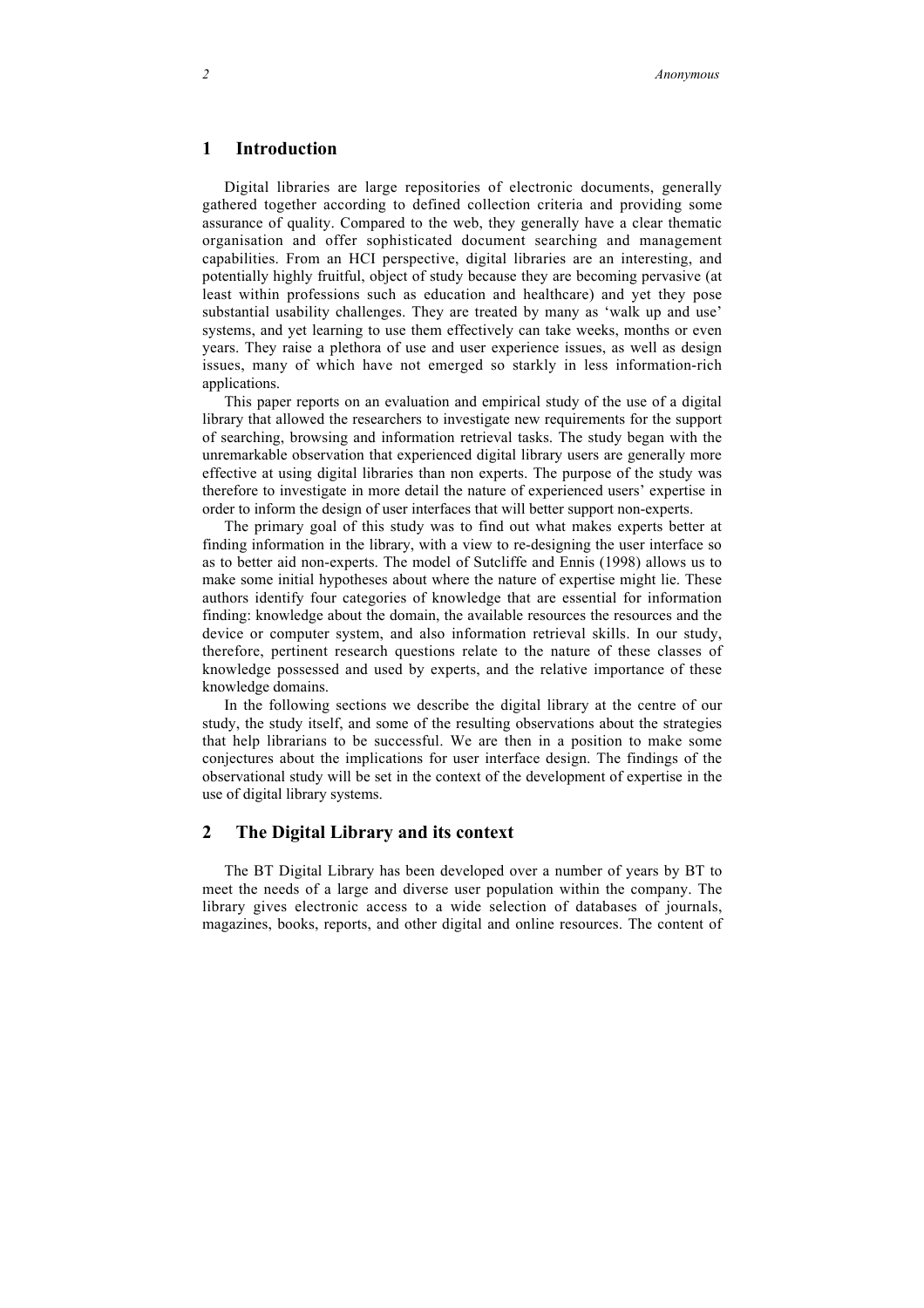the databases ranges from technical subjects of relevance to engineers and scientists in the company, to business and market oriented material of interest to managers, those charged with following market trends and so forth.

The digital library was developed to largely replace an existing paper based library. Existing library staff undertook the task of making the transition from being librarians in a fairly traditional sense, to being digital librarians. Inter alia this meant that the librarians acquired many new skills and became intimately involved in the design, implementation and maintenance of the digital library system itself, in addition to the ongoing requirements of librarianship.

The digital library offers keyword and phrase searching, full-text access to selected journals and a number of browsable links. An 'information spaces' feature provides a monitoring service for new documents on specific themes or categories. The keyword search feature provides a simultaneous search and summary of a number of resources and databases using abstract, index and catalogue data. Two such resources are INSPEC, a scientific and technical resource, and ABI/Inform, which is more business orientated. Each resource can subsequently be searched in more detail, and a number or powerful facilities are provided for specifying searches, viewing search results and how they relate to the underlying indexing mechanisms, and so on.

## **3 The Trouble with Digital Libraries**

While a digital library offers the promise of "access for all" to a rich variety of information resources, this promise often does not become a reality (Blandford et al., 2001; Stelmaszewska and Blandford, 2002) There are several reasons why digital library use has not yet had a deep impact on the information finding practices of potential users, but among the key reasons is the usability of such systems. Users typically find it difficult to arrive at a set of search terms or a query phrase that captures the essence of the information need and produces a sensible set of search results. The problem of information retrieval is sometimes conceived of as one of making a translation between an information need and the language of the search interface. Carrying out such a translation effectively requires knowledge of not only the domain and the syntax for writing queries, but also a knowledge of the indexing and categorisation schemes used within the digital library's databases.

Against this kind of background, Dillon (2001) argues that the future of both digital libraries as a technology and HCI as a discipline are bound up together. On the one hand, the promise that digital libraries offer needs a user centred approach in order to become reality. On the other hand, digital libraries provide challenges to HCI that will induce the discipline to develop further.

The goal of the study was to gain a better understanding of the behaviour of expert users (i.e., librarians), or in other words, to determine what our experts are experts in. Is it simply the case that experts have a better knowledge of a difficultto-use user interface? Or is it that they are better at translating an information need, or what Belkin (1980) calls an "anomalous state of knowledge", into a query that can be entered into a search box to yield an effective set of results from a search engine? The appropriate design response will be different depending on the answers to these questions. Mapping the boundaries of experts' expertise holds the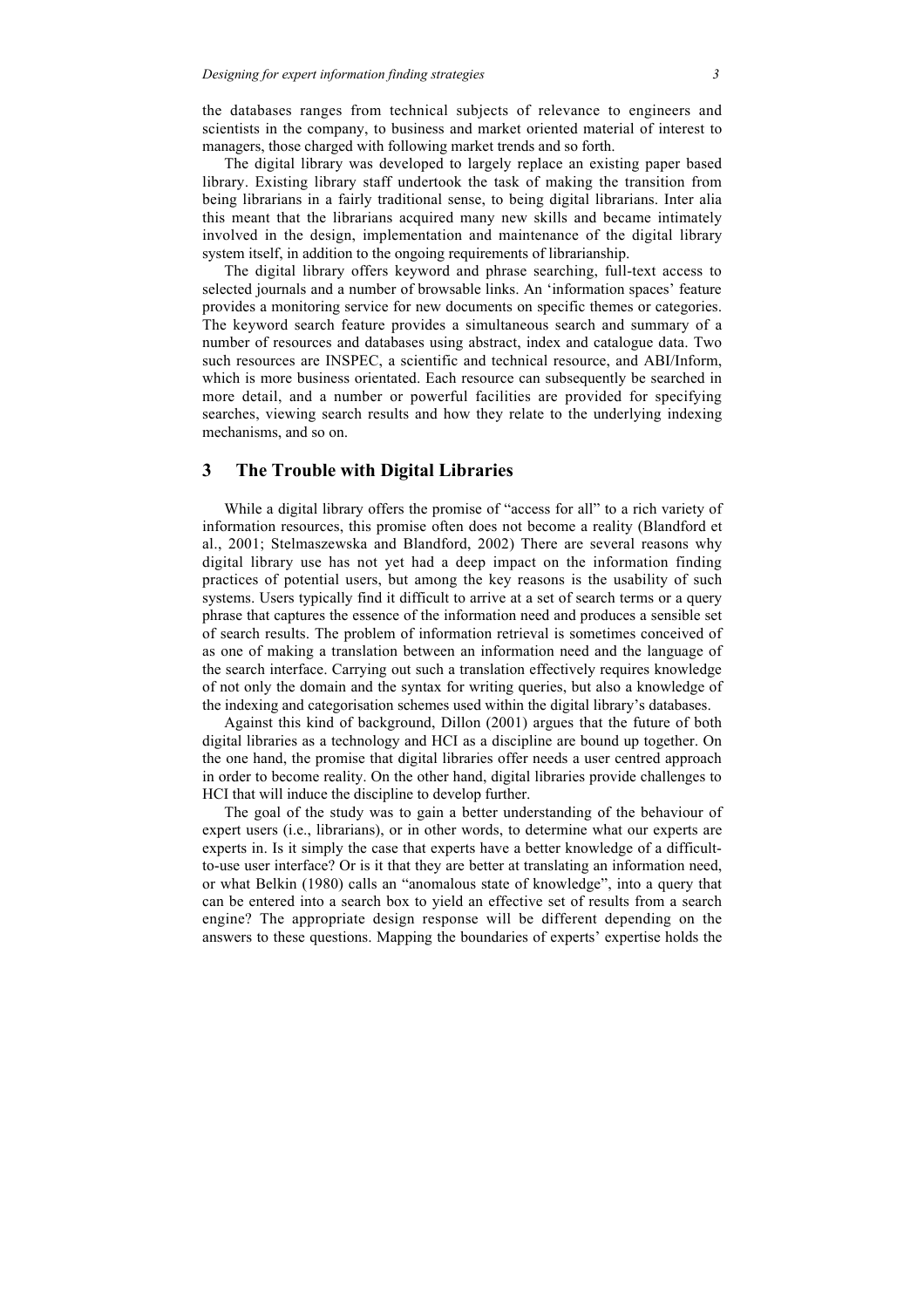promise of a strategy for designing and formulating requirements for user interfaces that put the experts' knowledge "in the world" in such a way that it can materially affect the practices of non-expert users. The study, therefore sought to explicate a little more clearly what experts do and how they are able to do it.

#### **4 Development of expertise in information seeking**

Various studies (e.g., Marchionini, 1995; Borgman, 1996; Blandford et al., 2001; Stelmaszewska and Blandford, 2002), demonstrate that many typical users of electronic information resources lack both the knowledge and experience to construct organised and disciplined search strategies across individual queries. Inexperienced users often attempt failed queries repeatedly, while partially successful ones are frequently abandoned without development. When such users work across multiple collections of documents, effective combinations of query criteria are often used in one source, but not with others, whereas failed searches are often retried. In contrast, expert librarians rely heavily on systematic approaches to the evolution of their searches and the selection of search criteria. Ellis and Haugan (1997) present a behavioural model of information seeking that lays out a set of user strategies; when compared to this model, experts demonstrate comprehensible strategies, whereas novices can seem perplexingly illogical. In addition, novices seem confused about how to make effective decisions at the tactical level: Sutcliffe and Ennis (1998) outline a set of decision points and effective tactics in their cognitive model, but real users make such decisions poorly. This seems to make the exploitation of such models in interactive system design difficult. Inexperienced users apparently lack some of the decision-making tactics identified by Sutcliffe and Ennis and the coherent strategies suggested by Ellis and others.

Considering the nature of expertise, recent studies have compared some of the search criteria used by expert librarians against those used by less knowledgeable searchers. Two key variables that have been studied are information seeking expertise and subject knowledge.

Some researchers (e.g., Smith et al., 1989) focus on the importance of domain knowledge as a component of expertise. Vakkari (2001) studied development within one extended searching episode (that took place over several weeks). He reports that users' searches become more focused, as the nature of the information problem becomes better understood. As the search progresses, so the problem definition and query terms become more clearly defined, and users are more easily able to make relevance judgements. In this way, we see a development of searching *with respect to a particular information problem*. Vakkari argues strongly that the effects that are observed are primarily due to development in subject expertise, and not in searching expertise.

Others (e.g., Dillon and Song, 1997; Lucas and Topi, 2002) treat expertise as a binary state – either novice or expert. A detailed study of the roles of searching expertise and subject knowledge was conducted by Hsieh-Yee (1993). One important finding of her study is that experts tend to explore synonyms, to establish what effects these have on search results, whereas novices (even subject experts) do not. However, the effects of differences when they were searching within their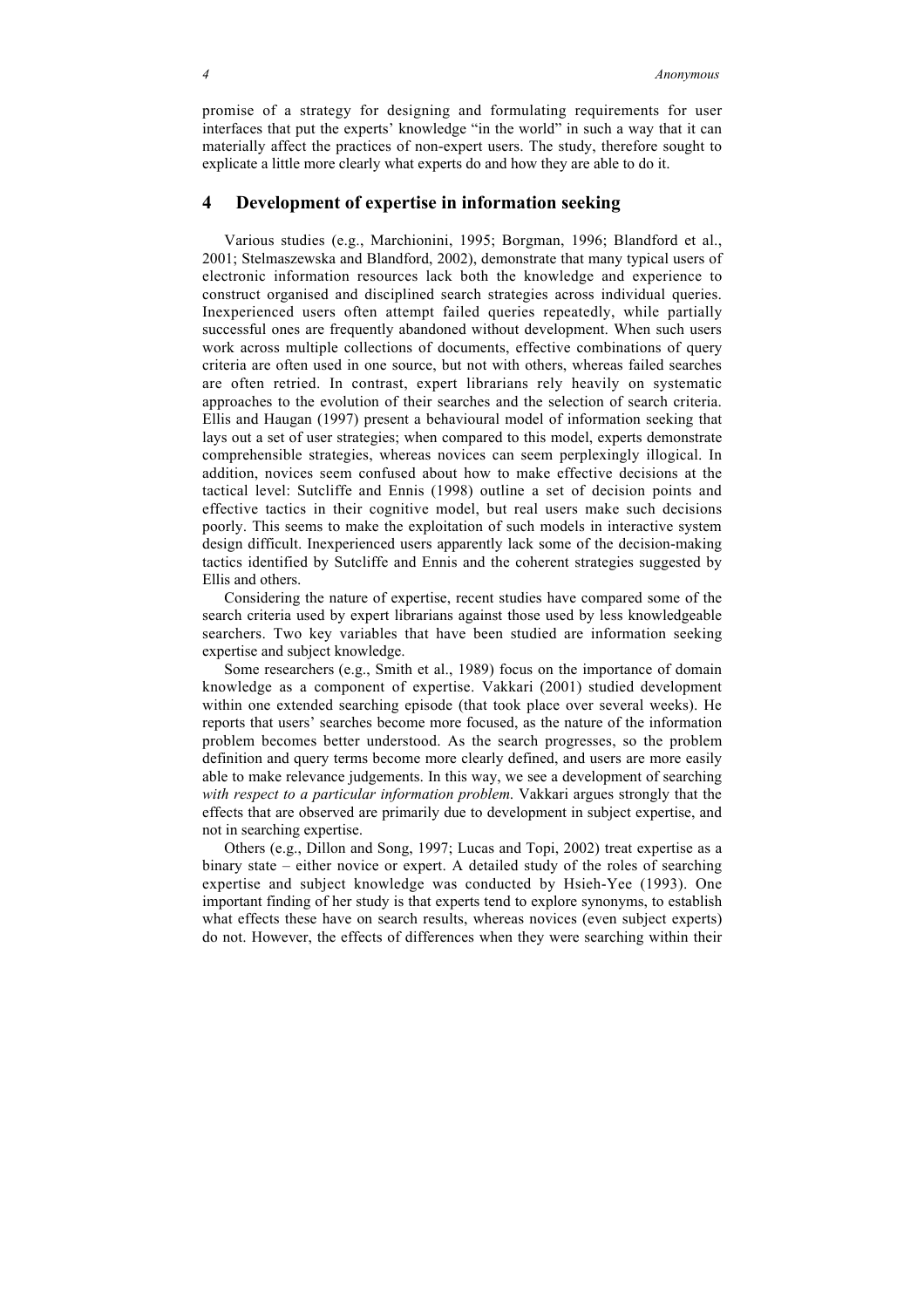area of subject knowledge were relatively small. Outside their area of subject knowledge, differences were much greater: experts were able to use on-line tools such as thesauri to assist in generating alternative search terms, whereas novices relied on their own intuition in selecting terms. In the study reported here, we focus on novice searchers who were knowledgeable within their domain, and on librarians who searched across domains, and acquired limited and focused domain knowledge through the searching activity.

## **5 The Study**

To investigate the expertise displayed by expert digital library users we observed librarians acting as "intermediaries". That is, the librarians were acting on behalf of clients of the library who had a real information need and expertise in the problem domain, but lack specific training or skills either in information retrieval in general or in the use of the digital library itself. In each case, the client had attempted to satisfy their information need using the digital library, but had failed to achieve results they were happy with. Problems were elicited from three users in interviews, and two librarians were observed and video recorded working independently on each of the information finding tasks. Each librarian worked on each search problem for around an hour before arriving at a point where an acceptable set of search results had been found, or where more detailed information was needed from the client to improve the search.

The librarians were asked to think aloud while carrying out the search tasks. Actions and verbal commentary on the resulting video recordings were transcribed for later analysis. In analysing the data we were looking for recurrent patterns in the activity of the librarians that seem to characterise aspects of their expertise. As noted above, clients who generated the problems had previously attempted to search themselves, so that log data of their own search attempts was available. This log data reveals something about how they approached the problem before judging their attempts unsuccessful and turning to the librarians for help. The non-expert clients provide a valuable contrast with the librarians, allowing us more clearly to distinguish the expression of expertise from relatively less competent performances.

# *5.1 Findings*

One striking feature of what the librarians did was the complexity and sophistication of their searching activities. For instance, in all the searches we observed, librarians went through a process of re-formulating a query many times before arriving at a set of search results that they were happy to pass back to the client. Table 1 shows one series of re-formulations undertaken as part of an attempt to find documents relating "fault diagnosis and ADSL (Asynchronous Digital Subscriber Line)". This series is a subset of the librarian's total search activity while working on this one problem. In the query terms shown, '+' means that the term *must* be included; '\*' denotes a 'wild card' (so 'diagnos\*' will match with 'diagnosis', 'diagnose', 'diagnosing', etc.); '-' means that the term must *not* appear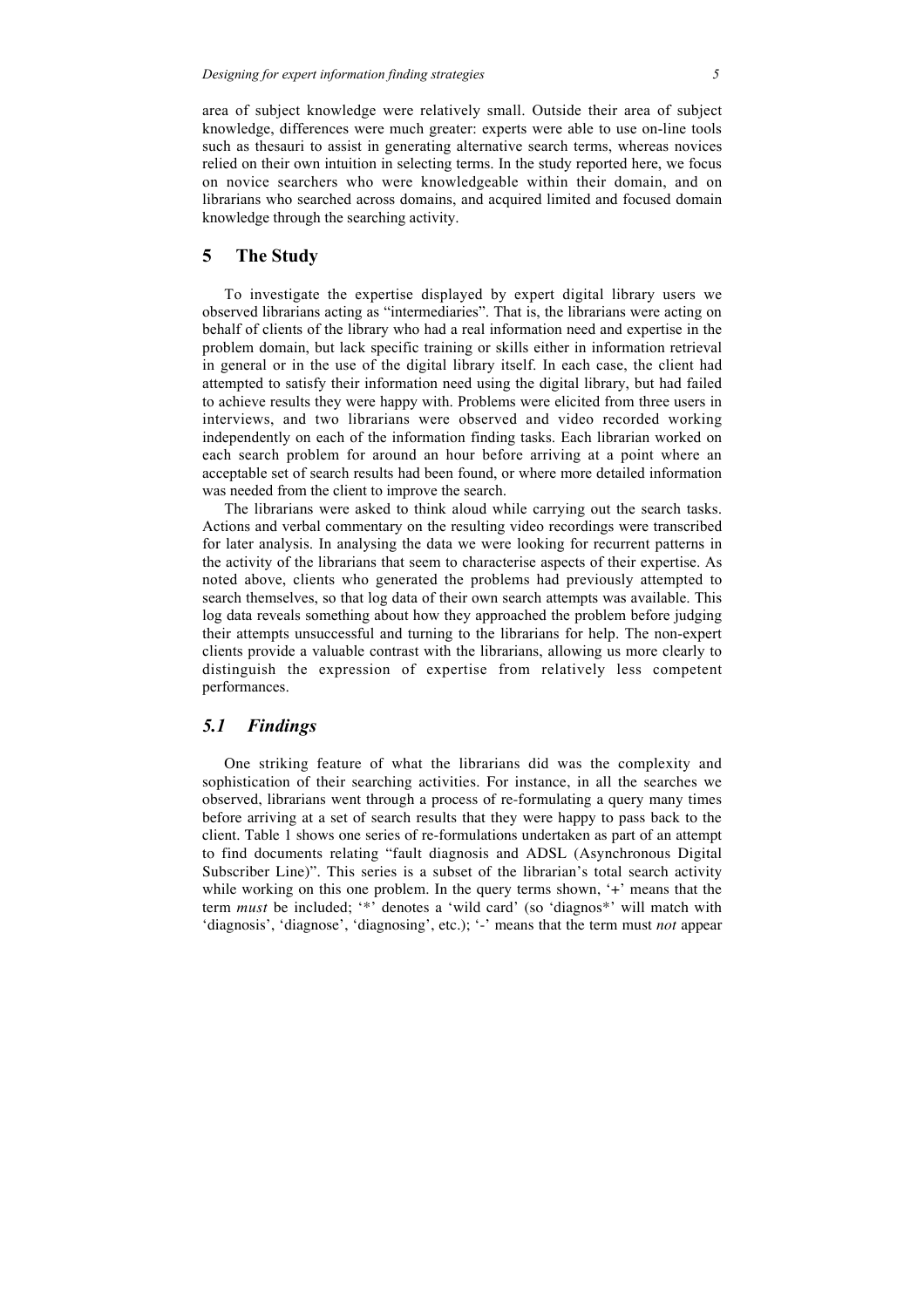in the document; and 'de=' means that the term must appear in the list of descriptor terms associated with a document. In this library, the default search is an 'or' search; the effects of this are graphically illustrated in the jump in number of hits from query 6 to query 7 (Table 1).

|                          | <b>Query term</b>                | <b>Number of hits</b> |
|--------------------------|----------------------------------|-----------------------|
|                          | fault, diagnosis, ADSL           | >7000                 |
| $\mathfrak{D}$           | diagnos*, fault, ADSL            | >20000                |
| 3                        | diagnos*, fault, +ADSL           | 644                   |
| 4                        | +fault, +ADSL                    | 6                     |
| $\overline{\phantom{0}}$ | +fault, +de=subscriber           | 76                    |
| 6                        | +de=fault, +de=subscriber        | 32                    |
| $\mathbf{7}$             | de=fault, de=subscriber,-optical | >20000                |
|                          |                                  |                       |

Table 1: Typical series of query reformulations

In such a series of queries, and the accompanying verbal protocol, the librarian displays a deep knowledge of the syntax of the query language and the various different resources and databases that the library provides access to. As the sequence progresses, they are also developing a growing awareness of the specific problem domain and how it is represented within the library. In particular, the librarians develop their understanding of which keywords and terms are going to provide the discriminatory power needed.

At numerous stages in the interaction, the librarians display a sensitivity and orientation towards the size of the result set. The size of this set is often used in making the decision as to whether they are happy with the result set. If the set is 'too small' then the search may be too narrow; if it is too large, it is unmanageable and the useful results within it will be hard to find.

A further observation is that librarians in this study appeared to be adept at recognising deficiencies in the knowledge they possessed (e.g. about the field in which the search is taking place) or the query they had produced. Furthermore, they have ways of working that allow them to recognise and remedy such deficiencies.

However, in addition to such "low level" knowledge, librarians appear to possess an array of information finding *strategies*, or higher-level ways of organising their activity. In a sense the root of expertise here seems not to reside in an ability to formulate better queries, nor in possessing a deep understanding of the structure and properties of the underlying databases, though these things are important. On the contrary, the librarians' effectiveness seems to rely on being able to strategically organise a series of queries that allow the expert to arrive at an acceptable result by a process of exploration. The librarian does not form any obvious plan in advance – indeed, neither librarian was able to articulate any plan beyond the current step – but has an effective overall strategy for interacting with the available databases that is tightly coupled with, and dependent on, both the information currently displayed and the history of the interaction so far.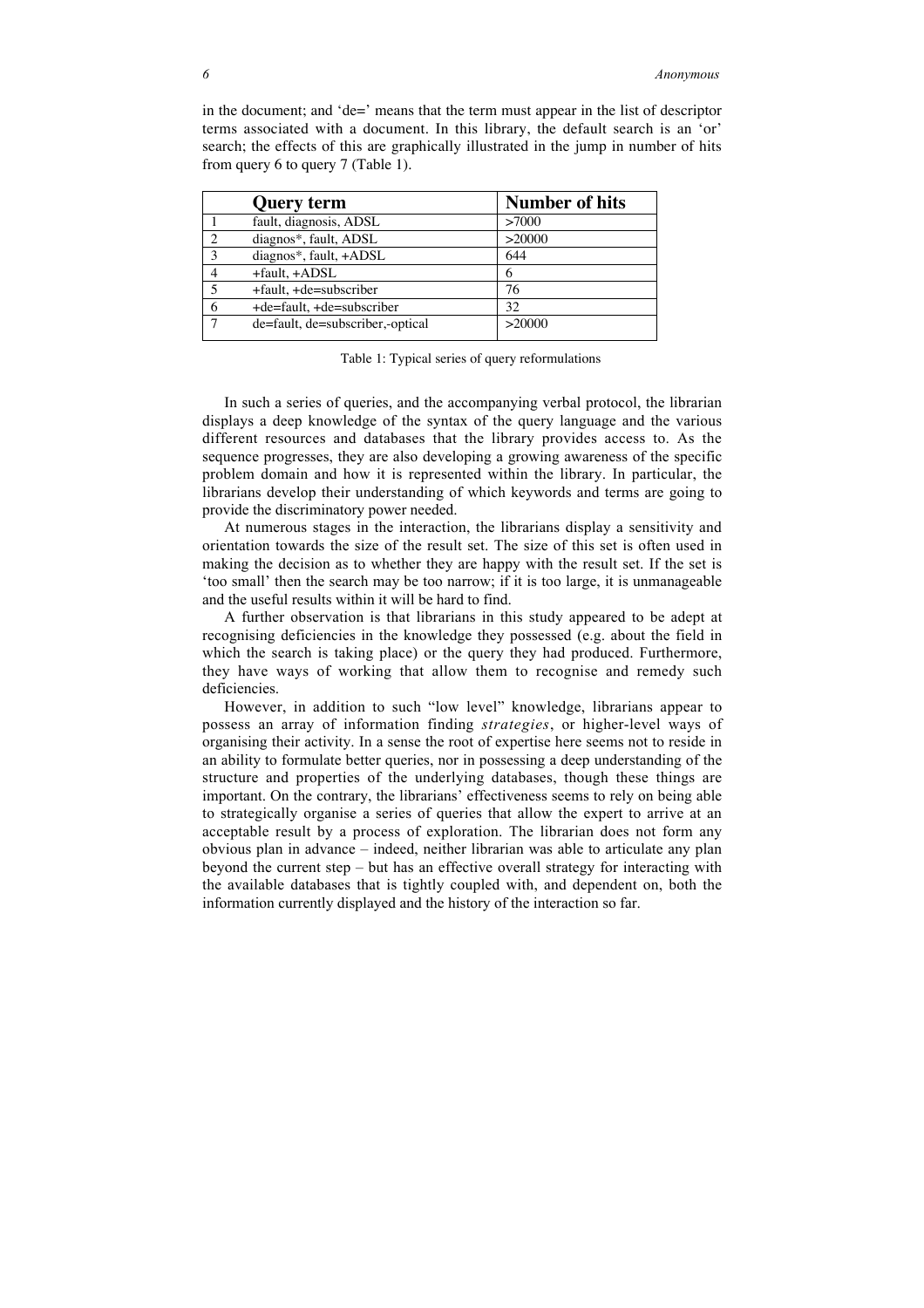A look at the pattern of re-formulations by librarians and clients supports this. Table 2 shows the number of different queries issued by each librarian for each of the problems.

| Problem:    |    |  | Mean |
|-------------|----|--|------|
| Librarian A | o٥ |  |      |
| .ibrarian B |    |  |      |

Table 2: Numbers of query reformulations per search.

Contrast this with the fact that the non-librarian users produced far fewer queries (mean < 10) for these same problems. Furthermore, a detailed look at the data shows that what some client users do is issue a number of separate queries to follow several relatively disconnected hunches or lines of inquiry that they suspect may lead them to useful material. For instance, one client, A, who was interested in the area of emotions and design, issued only three queries, as shown in Table 3.

| <b>Query term</b>                                           |
|-------------------------------------------------------------|
| games                                                       |
| $+$ pleasurable, $+$ design, de=interface                   |
| jordan ( <i>the name of a key researcher in the field</i> ) |

Table 3: Series of queries produced by client A

It is interesting to note not only that A produced only a small number of queries before giving up and turning to the librarians for help, but also that each query is apparently unrelated to the others. This client appeared reluctant or unable to reformulate a query, preferring instead to try a completely different line of attack in the face of unacceptable results.

Another client, M, a frequent user of the library, was both more persistent and more sophisticated in producing a series of queries in order to find material related to specific forms of fraud involving credit cards, as shown in Table 4. M, it appears, is much happier to reformulate or re-phrase a query on the basis of the result set returned. However, there still appears to be a tendency to persist with an approach for only a relatively short time before trying a different approach. Coupled to this, M appears to have only a relatively limited set of strategies for modifying searches, for example substituting one term for a similar term on synonym (for example, replacing 'cnp' by 'card not present' and then 'credit card').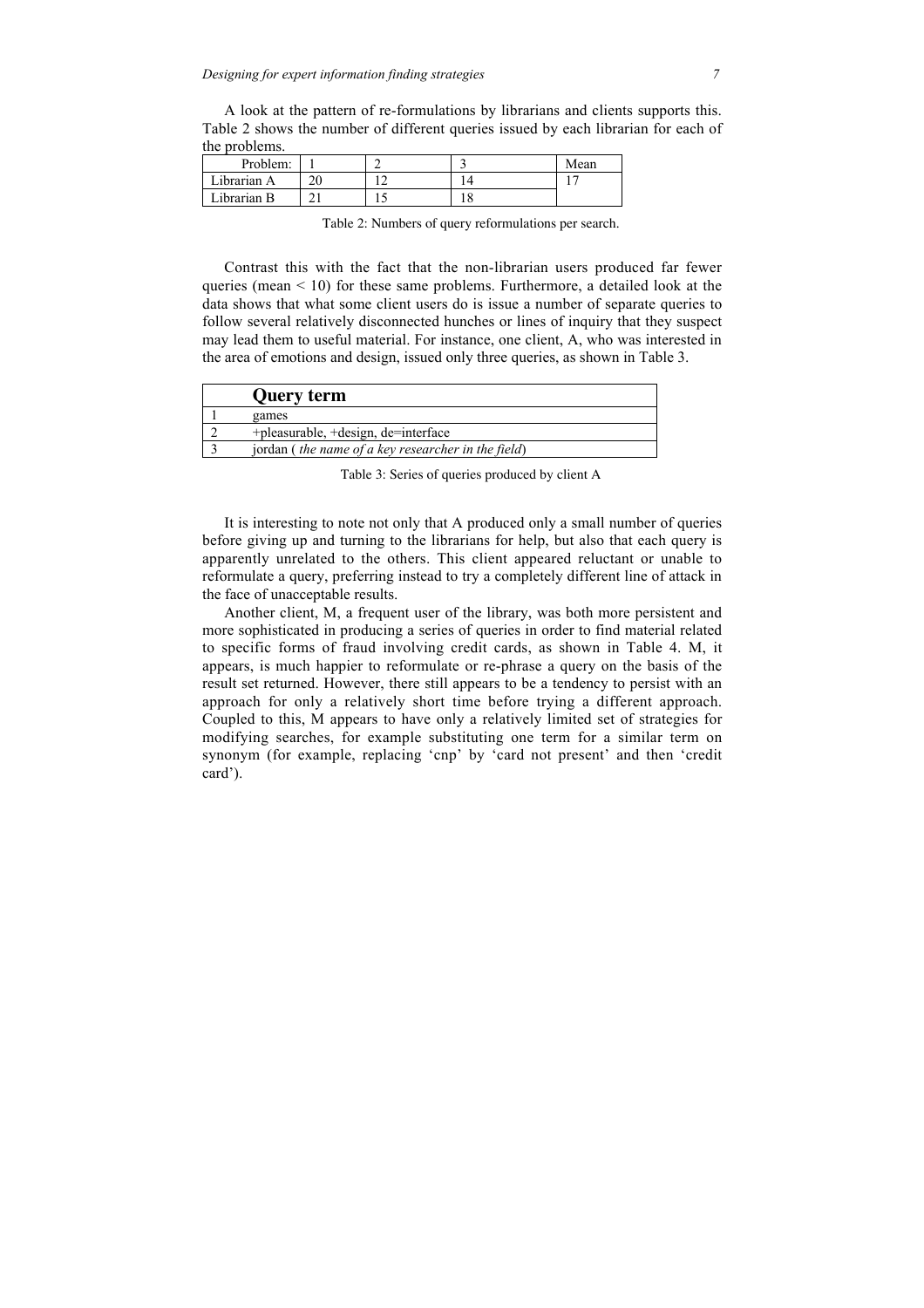|              | <b>Query term</b>                                |
|--------------|--------------------------------------------------|
|              | ecommerce statistics                             |
|              | internet fraud                                   |
| $\mathbf{a}$ | internet fraud +de=fraud +de=electronic+commerce |
|              | internet fraud +de=fraud +de=credit+transactions |
|              | cnp fraud                                        |
|              | card not present fraud                           |
|              | credit card fraud                                |

Table 4: Series of queries produced by M.

Librarians, on the other hand, rarely produce an optimal and acceptable set of query terms (and therefore result documents) first time around. As can be seen (e.g. in Table 1), while they might have a number of separate ways of approaching the problem, each approach is likely to be exploratory and will involve carrying out a series of manipulations of a set of search terms. This will progressively modify the search set so as to improve the results obtained, test out hypotheses, or to gain a better understanding of the domain in which the search is taking place.

The skill of librarians, then, seems not (only) to be in accurately translating the needs of the user into an effective set of keywords. Indeed, the figures above suggest that librarians possess ways of going about the tasks of searching, strategies that are different from those used by non-experts.

## *5.2 Strategies*

In interacting with the library, the librarians were able to call upon a number of 'strategies' or 'template' ways of organising their activity. These strategies allowed the librarians to make use of patterns of action that had proved successful in the past, and which can be flexibly and contingently deployed in future situations. A number of such recurrent patterns of activity were evident in this study in the way that librarians made artful use of the features of the user interface. Three commonly observed strategies, discussed further in the remainder of this section, are:

- 1. to systematically reformulate queries (rather than just abandon them and try again) in order to improve a search;
- 2. to manipulate a search query in order to increase or decrease the size of the set of search results found; and
- 3. to carry out searches and explore the result sets so as to learn more about the domain of inquiry and the discriminatory power of search terms within it.

### *5.2.1 Reformulate to improve search*

As has been noted already, non-expert users were frequently observed to issue a series of queries, each reflecting a different approach to finding the required information. If one query fails to return a useful set of results (either because the set contains very few items or, as is more frequently the case, the set contains far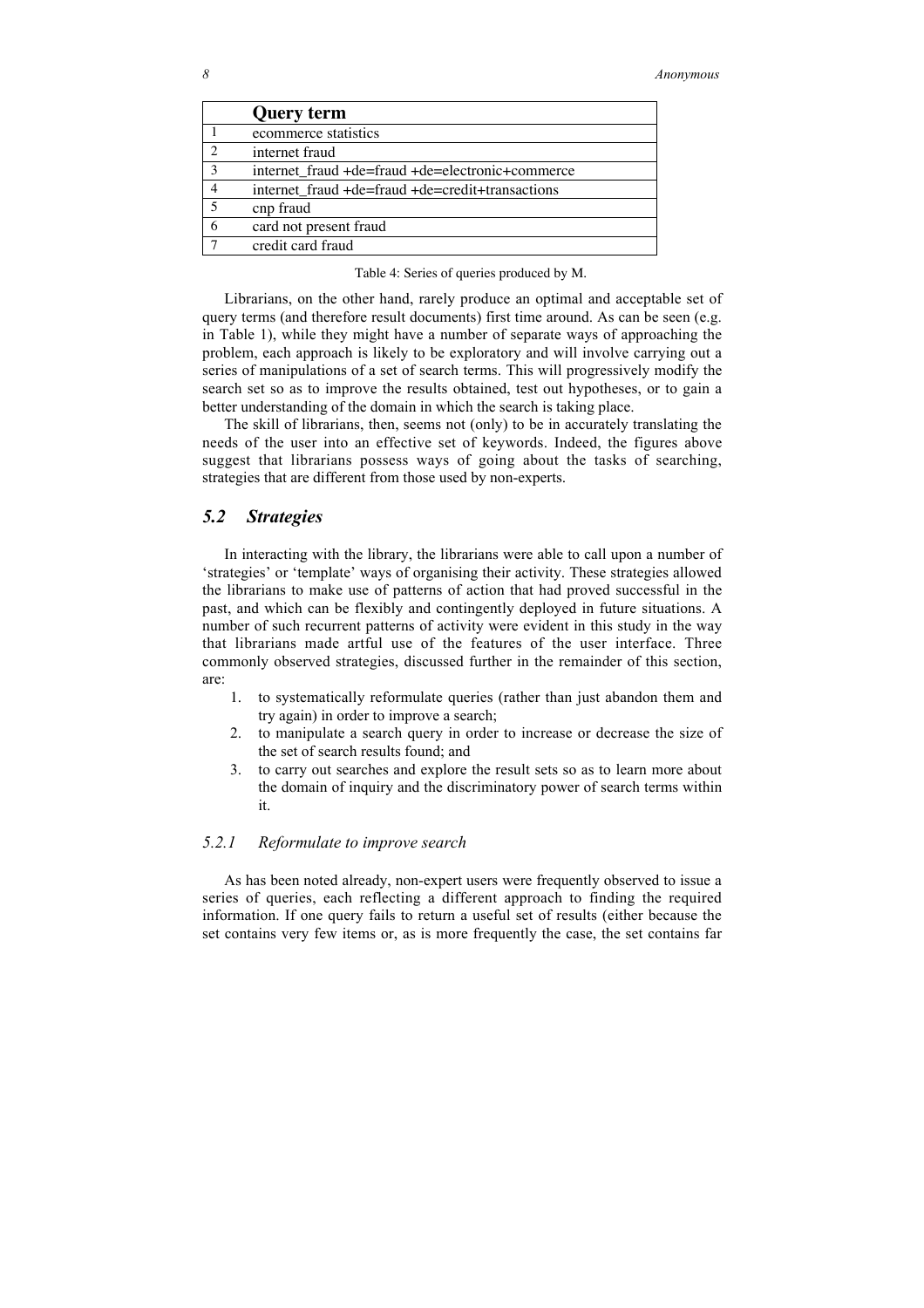too many items) then there is a tendency for the non-librarian to abandon that line of enquiry and attempt another one. As we have seen above, it is relatively rare to see non-librarian users issuing a series of tightly connected queries where each is a reformulation of an earlier one.

Librarians, on the other hand were observed to issue a series of queries, each building on earlier queries and modified in the light of the results obtained. For instance, one librarian accounted for one particular reformulation in a series of queries, where part of the query is left untouched and part is altered, thus:

#### Librarian B: So I am fairly happy about getting towards ADSL words and now I am looking for the diagnosis words

Within the strategy of systematically reformulating, librarians displayed a number of tactics that included replacing search terms (e.g. replacing "ADSL" with "subscriber" or "CNP" with "card not present") and manipulating the query term syntax (e.g. replacing "fault" by "+fault" and later by "+de=fault").

#### *5.2.2 Expand and contract*

Both librarians and other clients displayed a sensitivity to the size of the set of results returned from a search, but in rather different ways. Put simply, for many of the clients a very large result set was a poor outcome that often engendered a complete change of approach. For the librarians, on the other hand, a large result set was often seen as an opportunity: a set possibly containing useful material that must be "whittled down" to the useful core.

Librarian B: This is a complex search, it's not clear from the outset, what is the core and what you are going to use to narrow it down…….you've got fraud and you've got credit cards and the internet

Therefore, it was not unusual for librarians to carry out their searching in two relatively distinct phases. The first, exemplified in the fragment of talk below, is concerned with generating a large set of results that will contain the desired material. Sometimes this will involve "broadening" the search to include more hits, by replacing a specific term or phrase with a more general one.

#### Librarian B: I know there are those two terms for ADSL. I'm broadening out ADSL a bit now into subscriber lines

The second, embarked upon when the librarian was reasonably certain that the search terms they had found so far resulted in a reasonable selection of useful material, involves narrowing the search once more to eliminate as many as possible of the irrelevant hits.

Librarian B: it is very difficult to get a tight search that is exactly what you want

## *5.2.3 Improve knowledge of the domain*

A number of episodes were observed in which the librarian carried out searches that did not appear to get them closer to the information-seeking goal. Many such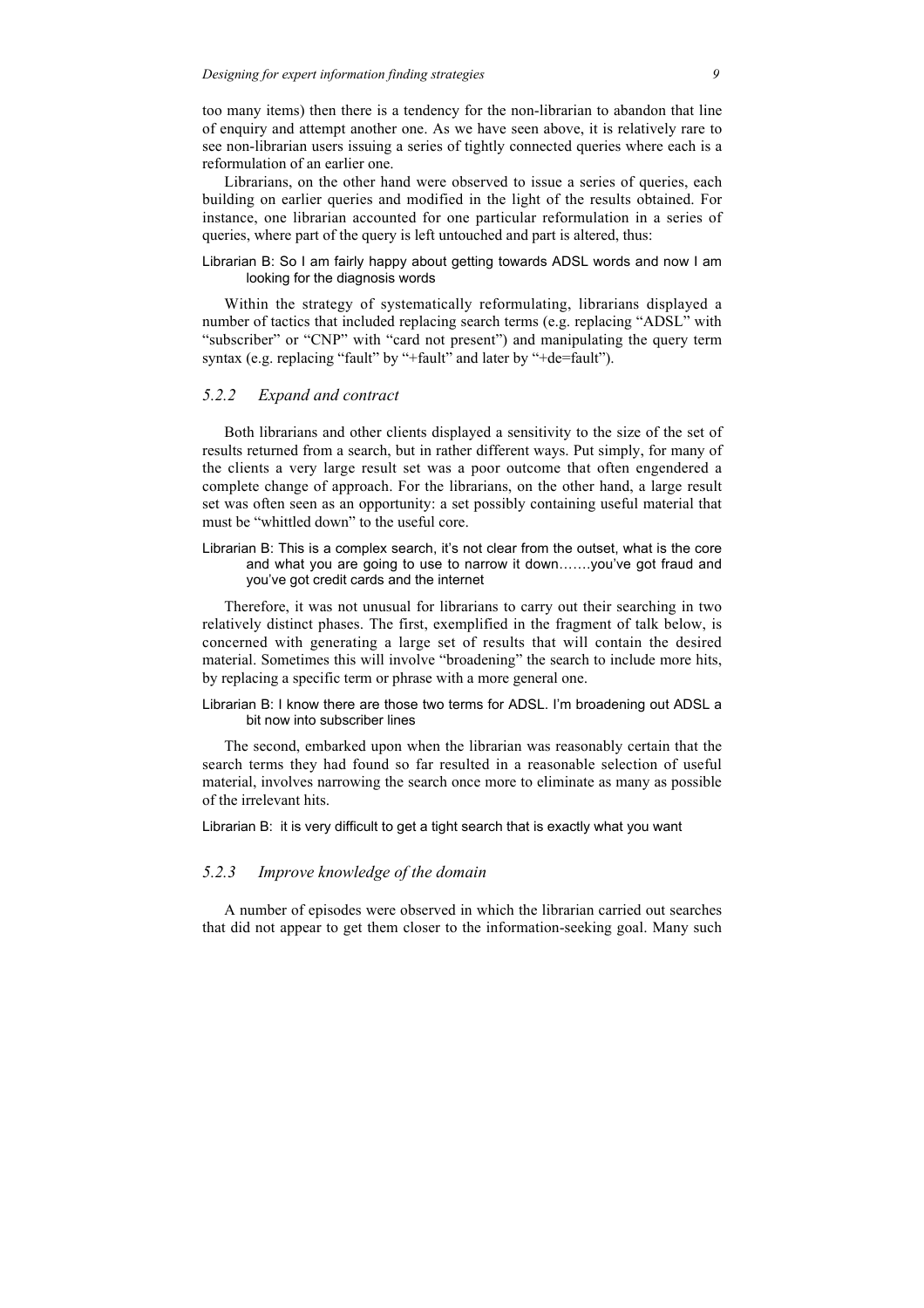interactions were exploratory sidelines in which the terminology and keywords of the domain were being investigated. In some cases, this reflects the fact that the librarians tend not to be experts in the domain of the search, as reflected in the following account:

Librarian A: I'm wanting to see what will turn up in general, because I'm looking for a bit of help with the terminology

In some cases, the problem wasn't simply that the librarian was unable to produce terminology relevant to the search. Rather, the librarian was concerned to find out how the domain was represented in the keywords used by the database:

#### Librarian A: I think the problem is we are playing with stuff that is a bit....they are soft terms

Librarian B made similar comments on the same search task, remarking that the research area ("pleasurable design") was 'new' and the vocabulary 'soft'. Therefore, it could be some time before agreed key terms emerged and became part of the controlled vocabulary used by the indexers.

Finally on this point, it is worth noting that the librarians' tactics for improving their knowledge of the important keywords in a domain are sophisticated and involve the artful use of the library's facilities. For instance, on more than one occasion, a librarian would conduct a search in one database, Inspec, which is well known for its robust system of keyword classification, but not with the expectation of finding useful results. On the contrary, they were seeking to improve their knowledge of keywords in the domain, which would then be used to search in another database, ABI, with its less sophisticated classification scheme.

# **6 User Interface Requirements**

#### *6.1 Strategies at the user interface*

An obvious but important conclusion of the above discussion is that one characteristic of non-experts is that they do not possess 'expert' strategies such as those identified above. Among other things, this prevents them from making as effective use of the DL as may be possible. A goal for design, therefore could be to give users of the digital library the information and resources they need in order to be able to carry out some of the strategies that prove so successful what carried out by the librarians.

As an illustration of this, we turn briefly to a simpler case where superficial aspects of a user interface can markedly affect the way users carry out a task. In a study of the use of a simple game, Cockayne et al. (1999) use the concept of strategy that is further developed by Wright et al. (2000). The point of these papers (especially the former) is to say that we can identify strategies that the design of a user interface makes possible or that the design encourages particular strategies.

Cockayne et al. describe a study of the familiar game, the 8-puzzle, in which a simple strategy exists that will allow players to complete the puzzle quickly and more reliably than most other strategies. However, most players very rarely guess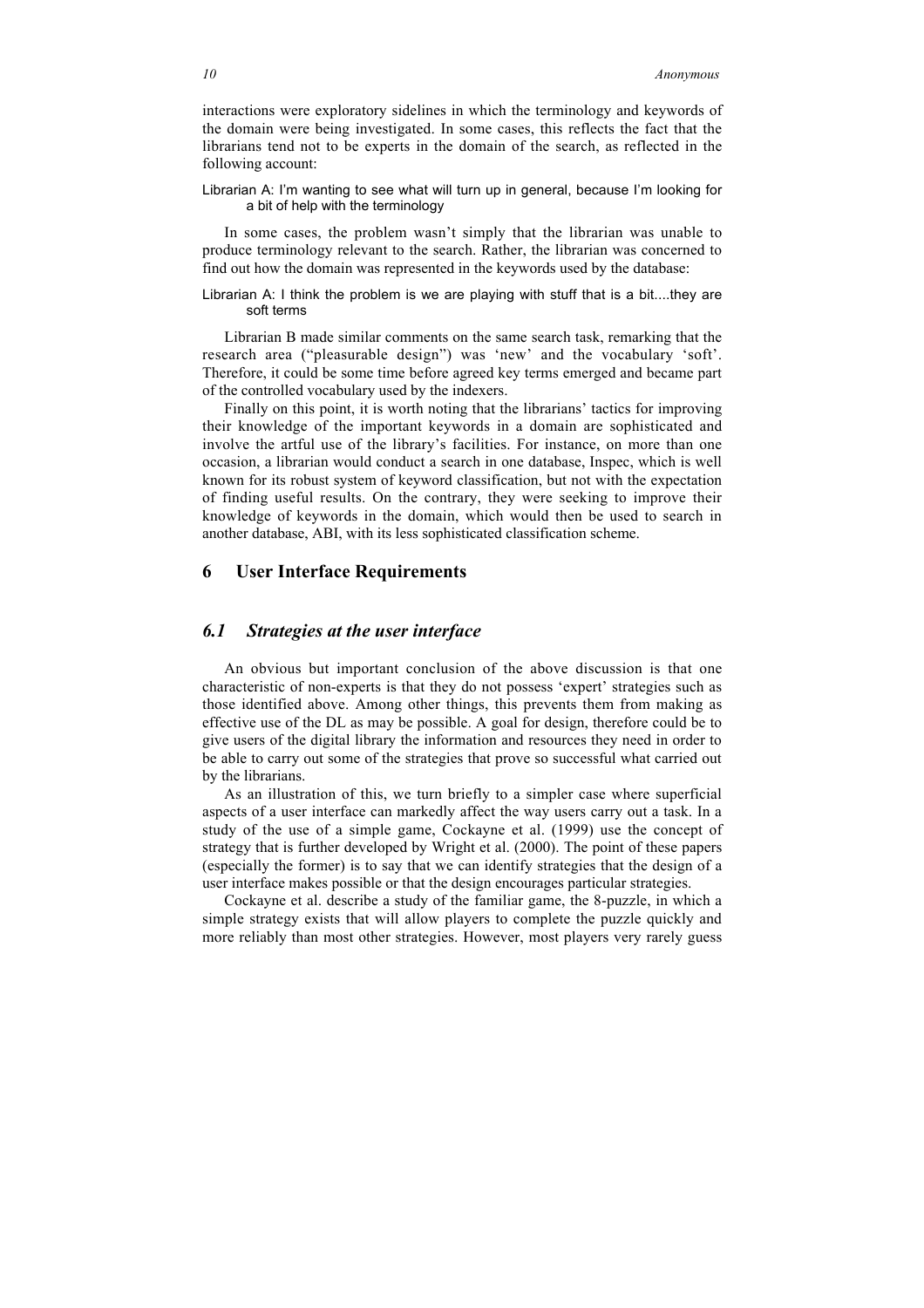the strategy in the conventional form of the game. If, however, the visual presentation of the game is slightly re-designed, players rapidly acquire and deploy the strategy, allowing them to complete the puzzle more quickly and with fewer moves.

A conclusion that follows from the above-mentioned work is that in order to be able to employ a strategy, or engage in some pattern of behaviour, two conditions must hold. Firstly, the user must be aware of the strategy itself, and secondly, she must be provided, by the user interface, with any information resources that are required for its performance. It is worth noting that apparently trivial changes to a digital library's user interface can produce significant changes in the ways users formulate queries. Belkin and his co-workers (2003) show that the simple addition of a text instruction ("Information problem description (the more you say, the better the results are likely to be") adjacent to a digital library search box leads users to enter significantly longer query phrases. This, in turn, leads to significantly better search results than queries produced without the additional instruction.

## *6.2 Supporting information finding strategies*

In the current paper it will only be possible to begin to explore ways that librarians' searching strategies may be supported or "externalised" in a way that makes them easier for non-librarian users to discover and adopt. Let us illustrate how this might work by taking one of the strategies identified above: that of selectively and deliberately expanding and contracting the set of search results.

A standard search interface, as found on most search engines and digital libraries, permits this kind of strategy, as the user is presented with a "search box" where arbitrary search terms may be entered. However, such an interfaces does nothing to encourage or suggest strategies for manipulating the search or result set.

Some well-known internet search engines (such as Google) do appear to have this kind of behaviour in mind and provide some encouragement in the form of a "search within these results" feature. The purpose here is, presumably, to give users a way to progress their search when it initially yields a large set of results. Thus the user is prompted for additional keywords that will narrow down the search space.

Of course this isn't the only way of affecting the size of the results set, and the user interface of a digital library could offer other possibilities. In the remainder of this section we offer some possible ways that user interface designs could provide direct support to assist users to engage in the strategies described in Section 5.2.

#### *6.2.1 Reformulate to improve search*

*Provide explicit hints for kinds of reformulation other than simply adding new keywords.* For instance, many search mechanisms distinguish between separate keywords and multi-word phrases, and the user interface could suggest the conversion of one to the other to either expand or contract the result set. Recall the librarians' knowledge of search term syntax that allowed them to change the status of particular search terms within the query. Providing hints may remove the need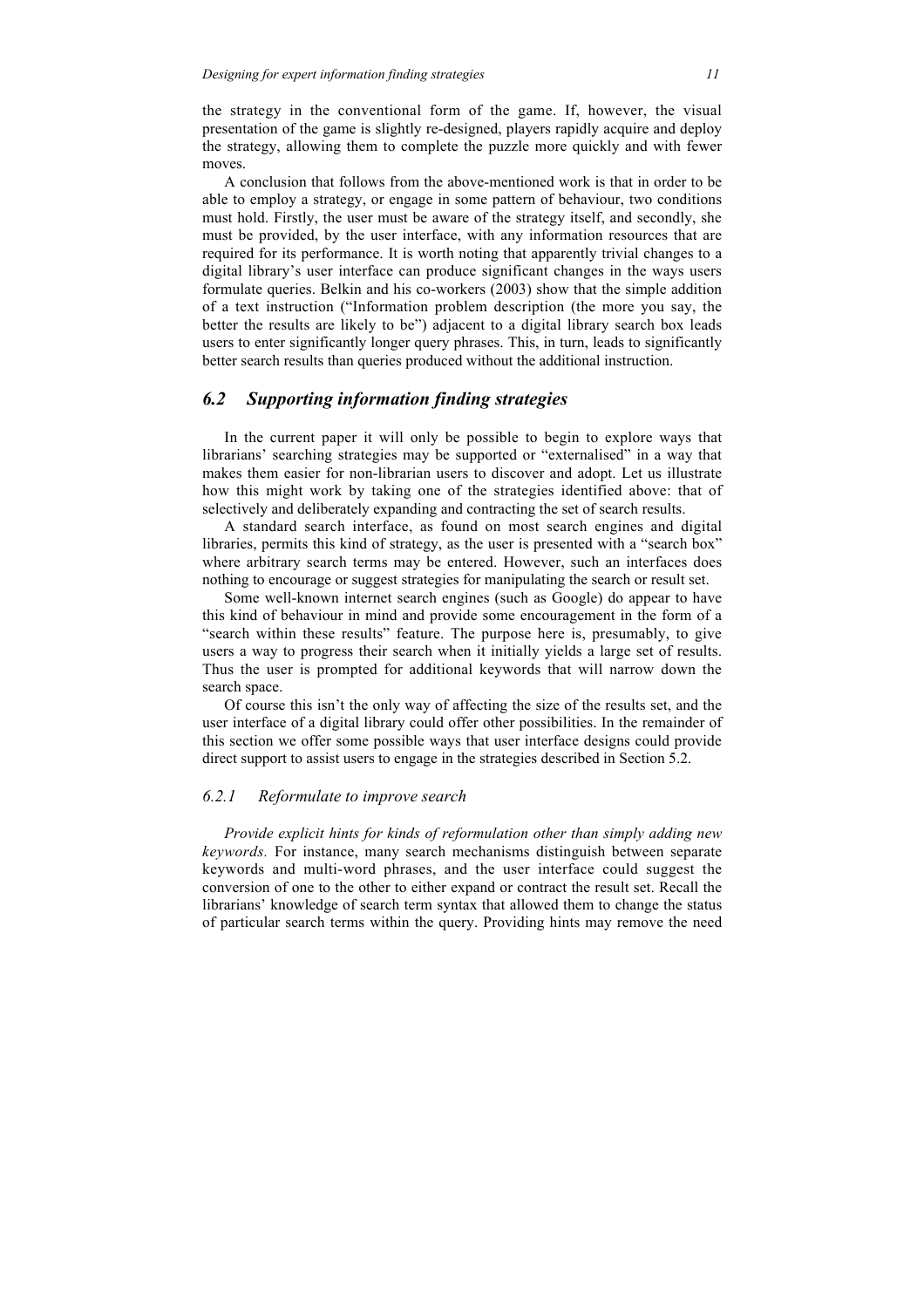to be familiar with the syntax, while allowing the non-librarian to see the potential offered by particular kinds of query reformulation.

Librarians in this study made extensive use of a feature known as the 'keyword browser'. This gave access through a separate page of the user interface to the set of index terms according to which documents in the library are organised. It provided a highly effective means of affecting the selectiveness of searches. However, non-expert users in out study made almost no use of this feature. The reasons for this are likely to include poor visibility on the display, lack of obviously indicated purpose, and poor integration with the more obvious search features. Clearer presentation and better integration of the keyword browser feature with the core searching system could empower less sophisticated searchers by giving them easier access to powerful features.

#### *6.2.2 Expand and contract*

*Provide context-sensitive help for improving searches*. Part of what librarians are able to do is to make highly tailored responses to search results sets that depend on the size of the results set produced. As noted above, they will explicitly try to expand the set to a large one that includes relevant material, and then will try to reduce that large set to one that has fewer irrelevant hits. Help or hints that offer advice based on the result sets produced could support such a strategy. Search engines such as Google go some way to providing this kind of support when they offer alternative or corrected spellings of search terms.

#### *6.2.3 Improve knowledge of the domain*

*Show how discriminating each of the search terms is.* This could be a numeric presentation indicating how many 'hits' each term returns, or could be a graphical representation, such as a Venn-diagram, that shows how the result set relates to the search terms. For instance, Jones and others (Jones, 1998; Jones et al., 1999) describe such a graphical presentation of search queries and results. Recall the librarians' use of the number of 'hits' produced in response to a query; providing additional information in the interfaces may endow non-librarians with some of this sensitivity to search results. It might even help librarians.

#### **7 Conclusions and Further Work**

We have described a study in which it was observed that "expert" users of a digital library are, not surprisingly, able to be more successful than "non-experts" at finding information. In addition to the possession a better and more detailed knowledge of the library, its user interface, and its internal structure, there are other differences between "expert" librarians and "non-expert" library clients that allow the former to be very effective at conducting searches and finding information. In particular, it was noted that librarians are able to draw upon an extensive repertoire of strategies for finding information in the library. It has been suggested here that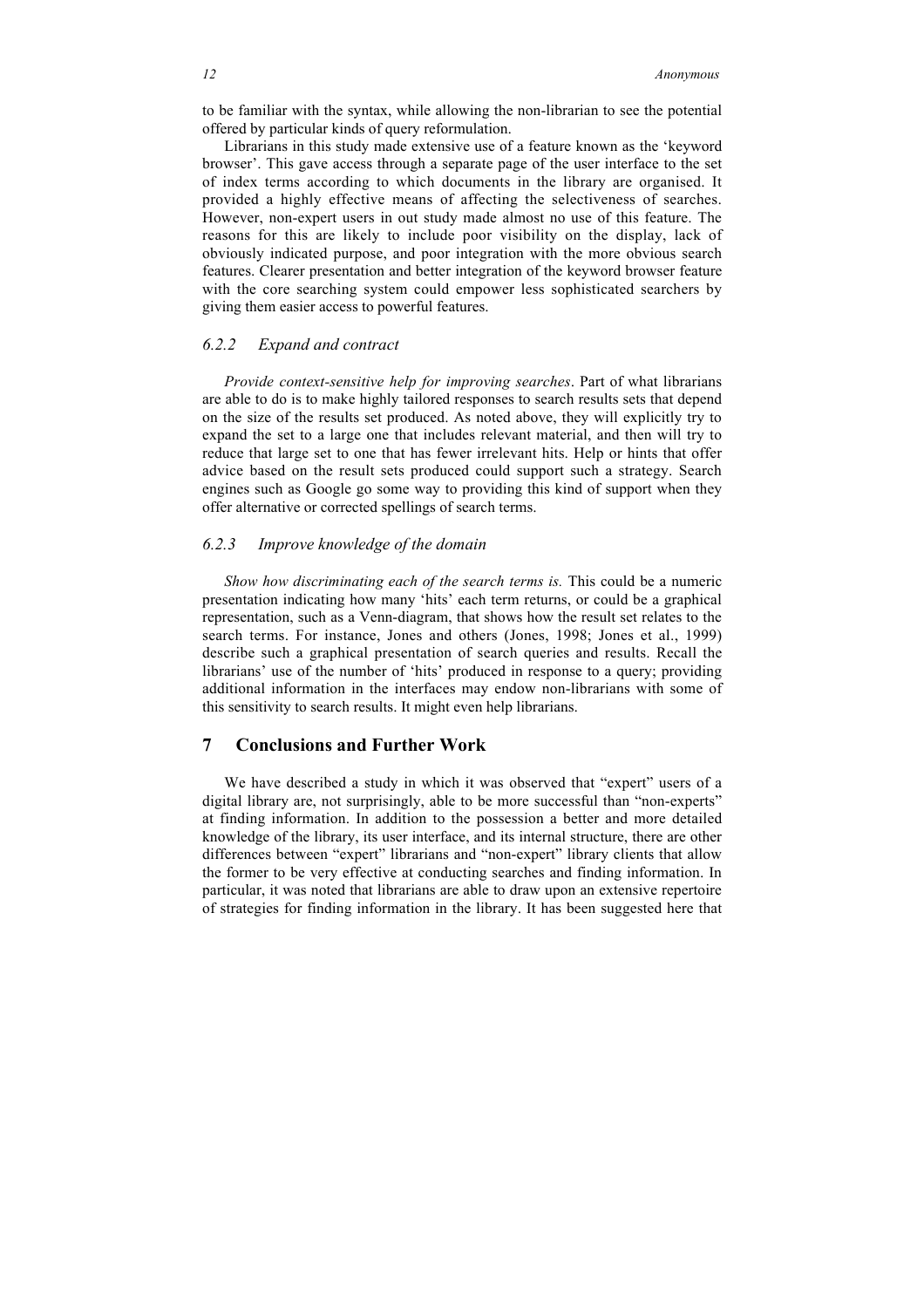user interfaces should be constructed that will aid non-librarians to engage in some of the strategies that allow librarians to be successful.

The study yielded many insights about the nature of our experts' expertise, including the range of strategies to which they appear to have access. This in turn has led to a number or possible design innovations that seek to improve the effectiveness of non-experts. This, of course, leaves open a number of questions that may be explored further. For example, precisely how do librarians make use of the available information in enacting their strategies? Do they direct their attention to the same things as non-librarians? How effective are the design suggestions outlined above?

In addition to showing how an understanding of expert behaviour can guide design, the work carried out here highlights the value of using the difference between user groups with varying forms of expertise as a useful focus in design. A valid goal for design is to accommodate variation and change in expertise by understanding the range of strategies that are employed, and designing so that "expert strategies" are more readily available to non-experts too.

#### **8 Acknowledgements**

We would like to thanks to the Librarians and Clients who participated in this study as well as members of the Interaction Design Centre at [anonymous] who commented on earlier versions of this work. This work was supported by EPSRC grant GR/N37858.

# **References**

- Belkin, N. J. (1980). Anomalous states of knowledge as a basis for information retrieval. *Canadian Journal of Information Science* **5**: 133-134.
- Belkin, N. J., C. Cool, D. Kelly, G. Kim, J.-Y. Kim, H.-J. Lee, G. Muresan, M.-C. Tang and X.-J. Yuan (2003). *Query Length in Interactive Information Retrieval*. In 26th Annual ACM SIGIR Conference on Research and Development in Information Retrieval, ACM Press.
- Blandford, A., H. Stelmaszewska and N. Bryan-Kinns (2001). *Use of multiple digital libraries: a case study*. In Proc. JCDL 2001, ACM Press.
- Borgman, C. L. (1996). Why are online catalogs still hard to use? *Journal of the American Society for Information Science* **4**(7): 493-503.
- Cockayne, A., P. Wright and B. Fields (1999). *Supporting interaction strategies through the externalisation of strategy concepts*. In Proceedings of Interact'99.
- Dillon, A. (2001). Technologies of Information: HCI and the Digital Library. In *Human Computer Interaction in the New Millennium.* J. M. Carroll ed., Addison Wesley**:** 457-474.
- Dillon, A. and M. Song (1997). An empirical comparison of the usability for novice and expert searchers of a textual and a graphic interface to an artresource database. *Journal of Digital Information.* **1**(1).